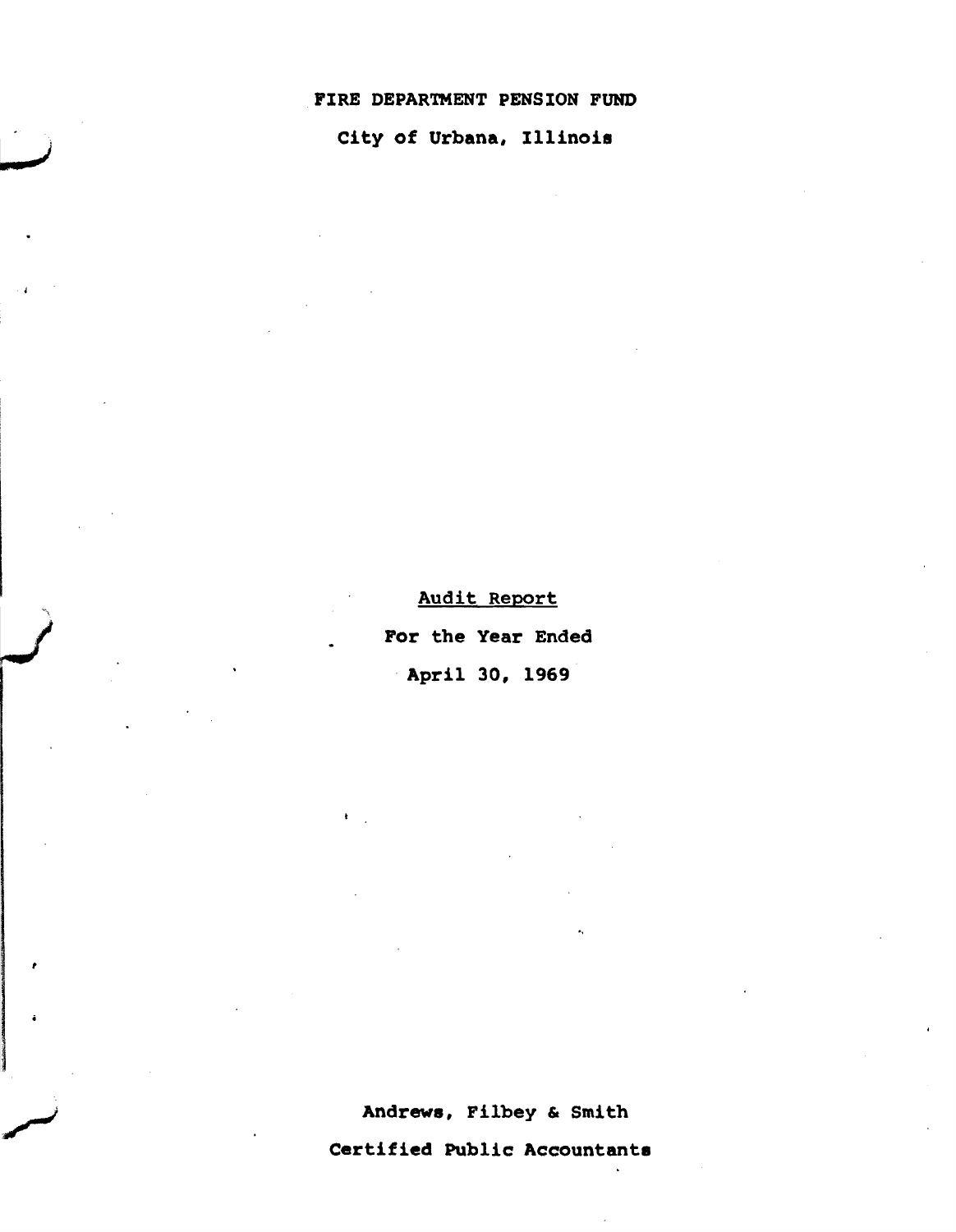# CON TEN T S **---------**

,

| Letter of Transmittal and Auditors' Opinion                                                             | 3.           |
|---------------------------------------------------------------------------------------------------------|--------------|
| Comparative Statement of Financial Position<br>(Cash Basis) (Exhibit A)                                 | $\mathbf{A}$ |
| Comparative Statement of Revenue Receipts,<br>Expenditures and Fund Balance (Cash Basis)<br>(Exhibit B) |              |
| Comparative Statement of Cash Receipts and<br>Disbursements (Exhibit C)                                 | 6.           |
| Comments                                                                                                |              |

## Page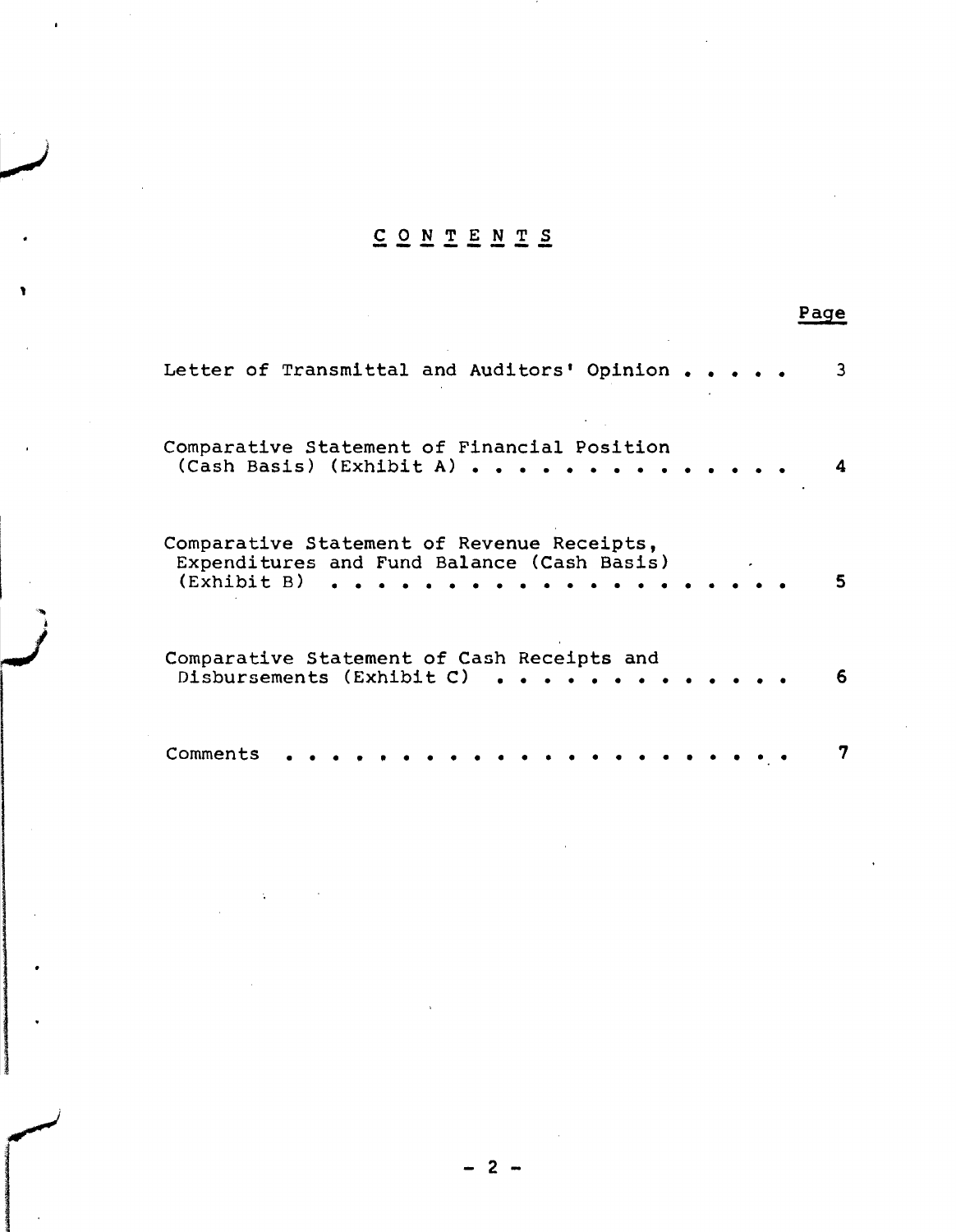## **ANDREWS, FILlEY & SMITH**

Certified Public Accountants

J. H. Andrews, C.P.A. (III., Ind.)<br>N. Y. Filbey, C.P.A. (III., Ind.) Robert H. Smith, C.P.A. (Ill., Ind.) Warren D. Summers, C.P.A. (III.. Ind.)  $Rex$  Abolt, C.P.A.  $(III., Ind.)$ Hugh B. Good, C.P.A. (III., Ind.)

·0· Robert R. Allen, C.P.A. (III.) James R. Gillette, C.P.A. (III.) Ronold Kiddoo, C.P.A. (III.) Stonley A. Mortin, C.P.A. (III.) Annet H. Stone, C.P.A. (III.)

,

 $\ddot{\phantom{1}}$ ! ,~

Champaign, Illinois May 19, 1969

Champeign, Illinois 61820<br>507 South Socond Street (217) 356-1315

Urbono, Illinois 61801 202 Busey Bonk Building (217) 367.5429

Lofoyette, Indiono 47901 509 North Fourth Street (317) 742·5208

Board of Trustees Fire Department Pension Fund Urbana, Illinois

#### Gentlemen:

We have examined the Statement of Financial Position (Cash Basis) of the Fire Department Pension Fund of Urbana, Illinois as of April 30, 1969, and the related Statement. of Revenue Receipts, Expenditures and Fund Balances resulting from cash transactions for the year then ended. Our examination was made in accordance with generally accepted auditing standards and accordingly included such tests of the accounting records and such other auditing procedures as we considered necessary in the circumstances.

In our opinion, the accompanying statements present fairly the assets and fund balance of the Pire Department Pension F'und of Urbana, Illinois as of April 30, 1969 resulting from cash transactions, and the income collected and expenses disbursed during the year then ended, on a basis consistent with that of the preceding year.

Very truly yours,

andrews, Filbey or Smith

Certified Public  $\mathcal{K}$ ccountants

- 3 -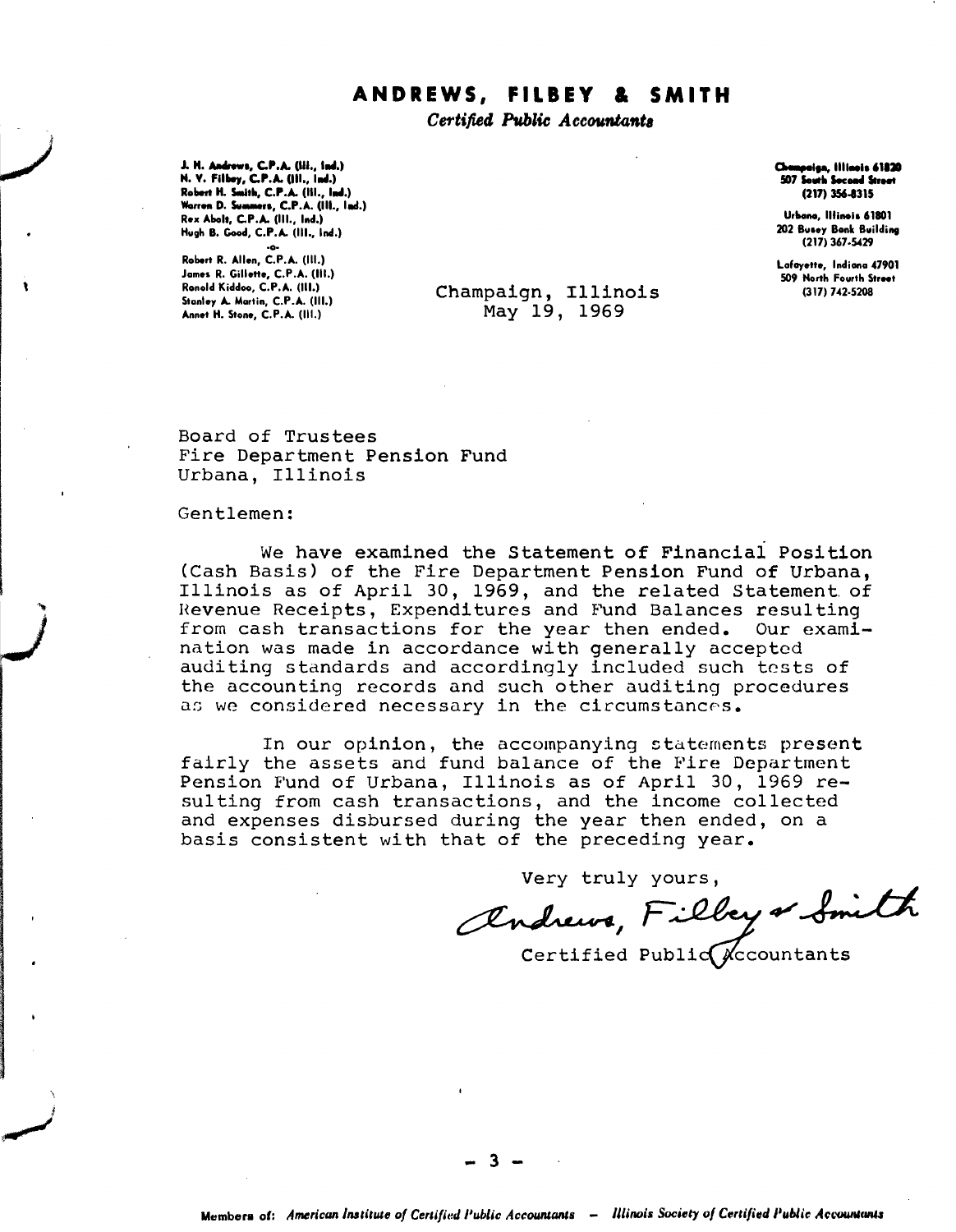COMPARATIVE STA'rEMENT OF FINANCIAL POSITION (CASH BASIS)

Board of Trustees of the Fire Department Pension Fund Of the City of Urbana, Illinois

April 30, 1969 and April 30, 1968

## ASSETS

|                                                                                         | April 30 |                                   |  | Increase                                              |  |                              |
|-----------------------------------------------------------------------------------------|----------|-----------------------------------|--|-------------------------------------------------------|--|------------------------------|
|                                                                                         |          | 1969                              |  | 1968                                                  |  | Decrease)                    |
| Cash in Bank<br>Savings Account<br>Certificates of Deposit<br>Shares in Savings & Loan, |          | 1,199.41<br>1,759.52<br>82,500.00 |  | $\frac{1}{5}$ , 1,572.27 (\$<br>1,674.45<br>10,000.00 |  | 372,86<br>85.07<br>72,500.00 |
| at Cost<br>U.S. Government Securities,                                                  |          |                                   |  | 58,000.00 (                                           |  | 58,000.00)                   |
| at Cost<br>Stocks (Market Value on<br>April 30, 1969, \$9,163),                         |          | 41,898.72                         |  | 41,898.72                                             |  |                              |
| at Cost (See Note 1)                                                                    |          | 2,443.75                          |  | 2,443.75                                              |  |                              |
| Total Assets                                                                            |          | \$129,801.40                      |  | \$115,589.19                                          |  | \$14,212.21                  |

#### LIABILITIES AND FUND BALANCE

| Note 2) | Statutory Reserve (See<br>Amount in excess of | $$29,443,39$$ $$29,443,39$$ \$           | $\blacksquare$ |  |
|---------|-----------------------------------------------|------------------------------------------|----------------|--|
| Reserve | $100, 358.01$ $86, 145.80$ $14, 212.21$       |                                          |                |  |
|         | Total Fund Balance                            | $$129,801.40$ $$115,589.19$ $$14,212.21$ |                |  |

Notes:

 $\ddot{\phantom{1}}$ .<br>م

- 1. The 100 shares of North River Insurance Company were sold May 9, 1969 for \$9,163.00.
- 2. The Statutory Reserve is not an actuarially determined figure nor is it intended to represent one.
- 3. The principal asset not listed is taxes receivable collectible during the next fiscal year.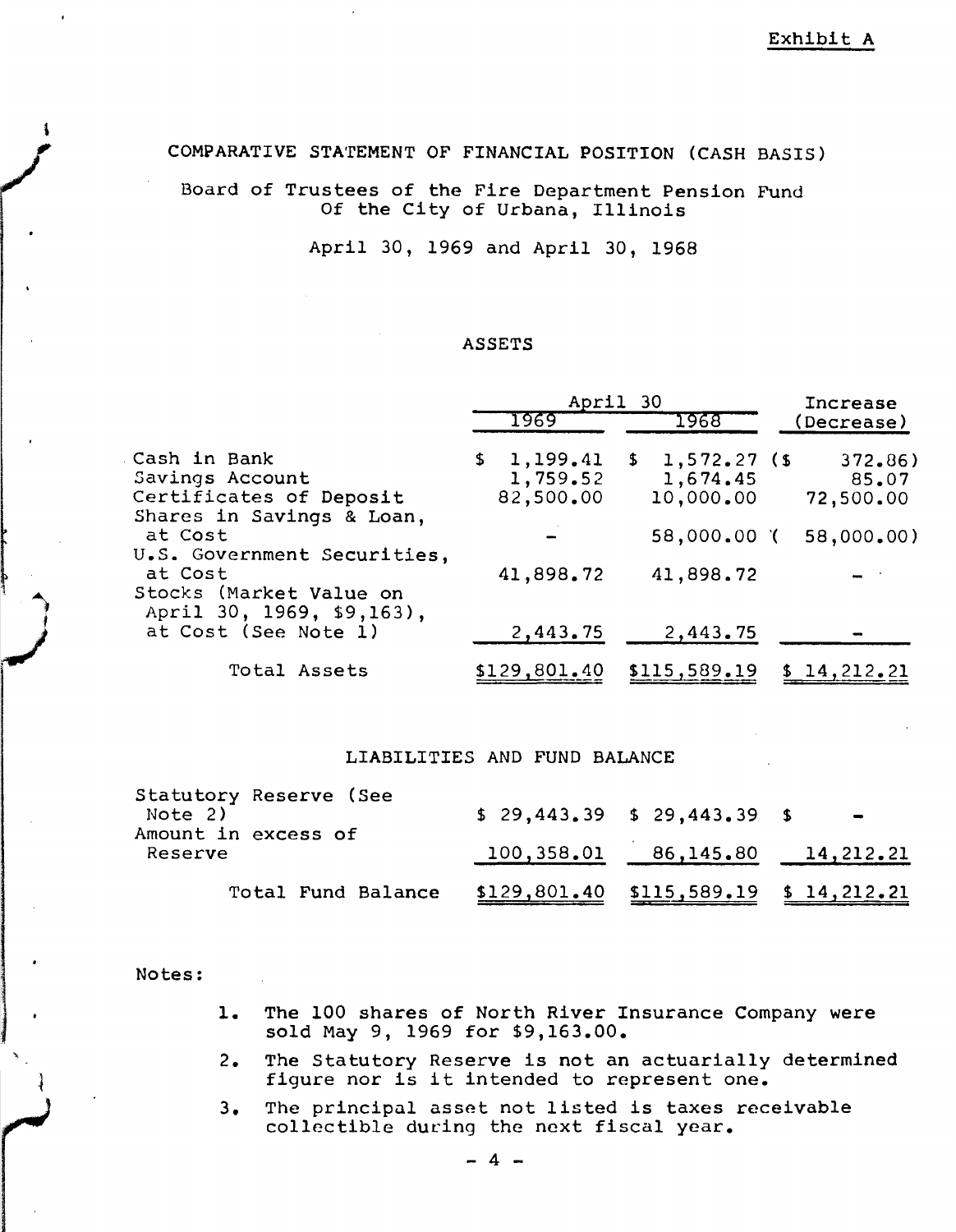# COMPARATIVE STATEMENT OF REVENUE RECEIPTS,<br>EXPENDITURES AND FUND BALANCES (CASH BASIS EXPENDITURES AND FUND BALANCES (CASH BASIS)

1 1 <sup>I</sup>

a personal de la partie<br>Altres internationales

Board of 'rrustees of the Fire Department Pension Fund Secos of the Time Separtment .e

For the Years Ended April 30, 1969 and April 30, 1968

|                                                                                                                      | Year Ended<br>April 30 |                                                    |  |                                   | Increase |                                                |
|----------------------------------------------------------------------------------------------------------------------|------------------------|----------------------------------------------------|--|-----------------------------------|----------|------------------------------------------------|
|                                                                                                                      |                        | 1969                                               |  | 1968                              |          | (Decrease)                                     |
| Revenue Receipts                                                                                                     |                        |                                                    |  |                                   |          |                                                |
| Taxes<br>Licenses<br>Salary Deductions                                                                               |                        | \$25,583.64<br>348.94<br>10,437.89                 |  | \$19,710.59<br>338.17<br>8,216.50 | \$       | 5,873.05<br>10.77<br>2,221.39                  |
| Interest on U. S. Bonds<br>and Notes<br>Interest on Building and                                                     |                        | 1,867.50                                           |  | 1,867.50                          |          |                                                |
| Loan Shares<br>Dividends<br>Interest on Savings Accounts<br>Interest on Certificates                                 |                        | 1,337.92<br>224.00<br>85.07                        |  | $2,444.28$ (<br>224.00<br>54.59   |          | 1,106.36)<br>30.48                             |
| of Deposit                                                                                                           |                        | 2,520.03                                           |  | 650.00                            |          | 1,870.03                                       |
| Total Revenue                                                                                                        |                        | 42,404.99                                          |  | 33,505.63                         |          | 8,899.36                                       |
| Expenditures                                                                                                         |                        |                                                    |  |                                   |          |                                                |
| Pensions Paid<br>Auditing Expense<br>Bank Fees and Miscellaneous<br>Refunds to Participants<br>Medical Expense (Net) |                        | 24,097.20<br>240.00<br>20.19<br>3,433.64<br>401.75 |  | 24,177.00<br>205.00<br>6.00       | $\zeta$  | 79.80)<br>35.00<br>14.19<br>3,433.64<br>401.75 |
| Total Expenditures                                                                                                   |                        | 28,192.78                                          |  | 24,388.00                         |          | 3,804.78                                       |
| Excess of Revenue Over<br>Expenditures                                                                               |                        | 14, 212. 21                                        |  | 9,117.63                          |          | 5,094.58                                       |
| Fund Balance at Beginning<br>of Year                                                                                 |                        | 115,589.19                                         |  | 106,471.56                        |          | 9,117.63                                       |
| Fund Balance at End of<br>Year                                                                                       |                        | <u>\$129,801.40</u>                                |  | \$115,589.19                      |          | \$14,212.21                                    |

- 5 -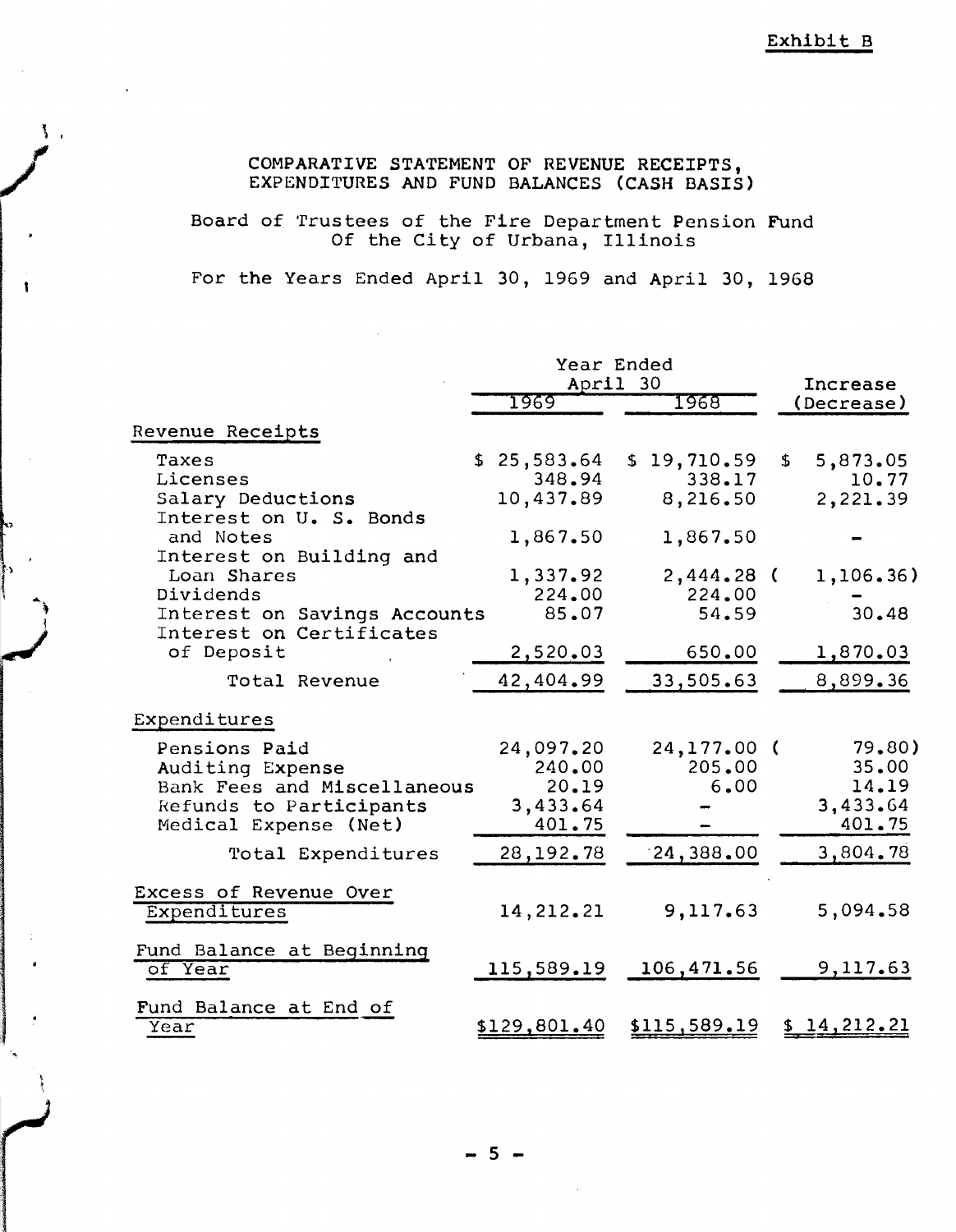Exhibit C

## COMPARA/rIVE STATEMENT OF CASH RECEIPTS AND DISBURSEMENTS

## Board of Trustees of the Fire Department Pension Fund Of the City of Urbana, Illinois

For the Years Ended April 30, 1969 and April 30, 1968

|                                                                            | Year Ended April 30    |                       |  |  |
|----------------------------------------------------------------------------|------------------------|-----------------------|--|--|
|                                                                            | 1969                   | 1968                  |  |  |
| Cash in Bank, Beginning of Year                                            | 1,572.27<br>\$         | \$1,409.23            |  |  |
| Receipts                                                                   |                        |                       |  |  |
| Total Revenue Receipts (See<br>Exhibit B)                                  | 42,404.99              | 33,505.63             |  |  |
| Less Interest Income Credited<br>Directly to Investments                   | $85.07$ (              | 454.59)               |  |  |
| Net Received in Checking<br>Account                                        | 42,319.92              | 33,051.04             |  |  |
| Savings Shares Liquidated                                                  | 58,000.00              |                       |  |  |
| Total Receipts                                                             | 100,319.92             | 33,051.04             |  |  |
| Total Cash to be Accounted<br>For                                          | 101,892.19             | 34,460.27             |  |  |
| Disbursements                                                              |                        |                       |  |  |
| Expenditures for Pensions, etc.<br>(See Exhibit B)<br>Investments Acquired | 28,192.78<br>72,500.00 | 24,388.00<br>8,500.00 |  |  |
| Total Disbursements                                                        | 100,692.78             | 32,888.00             |  |  |
| Cash in Bank, End of Year                                                  | 1,199,41               | 1,572.27              |  |  |

- 1